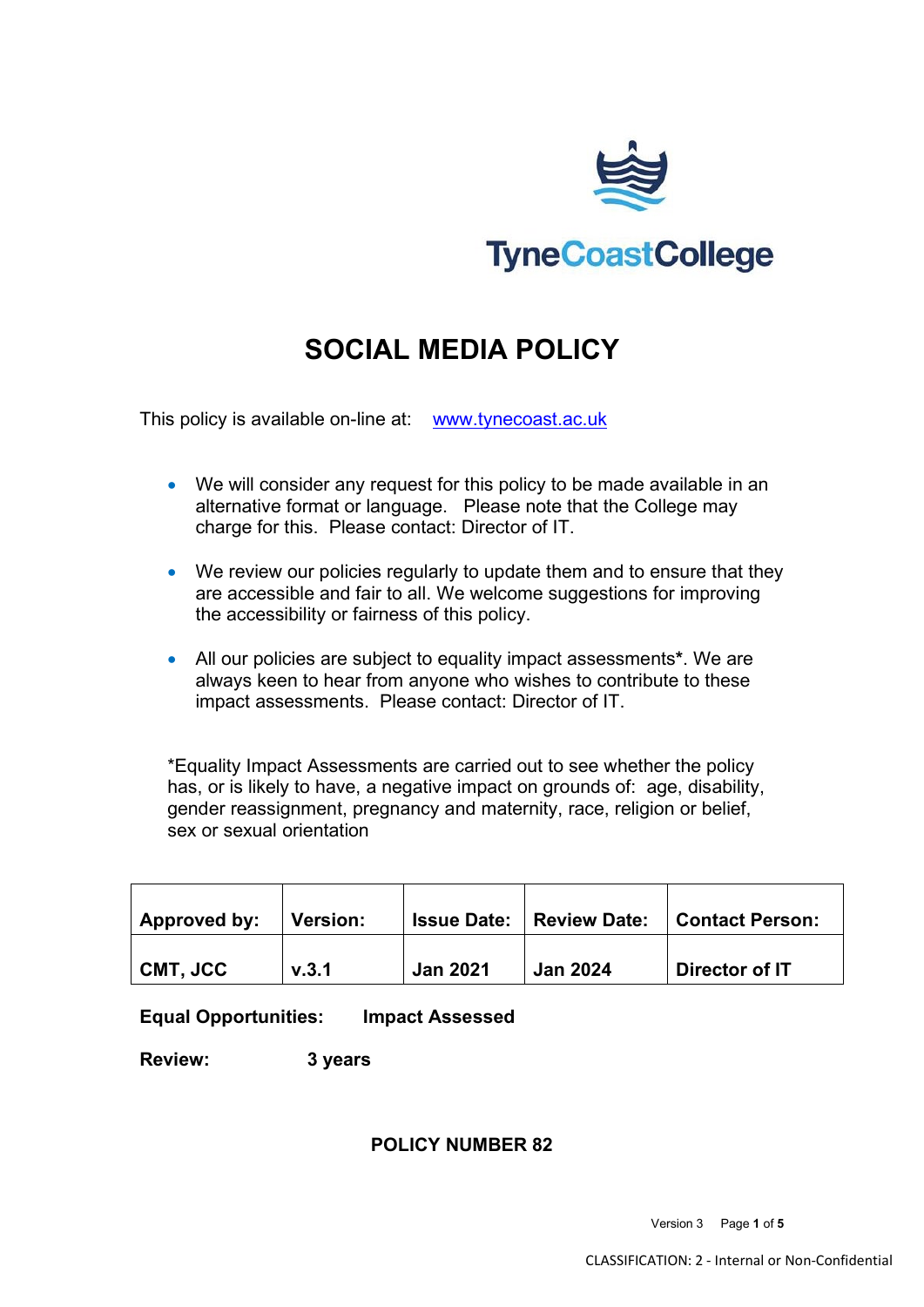# **SOCIAL MEDIA POLICY**

# **1. Policy Statement**

The use of social media is widespread in our society, both for personal and business purposes. Social media presents unprecedented communications opportunities and risks.

The College wishes to encourage the safe and responsible use of social media as part of its teaching & learning and business support provisions. The purpose of this policy is to minimise the risk to the College through this use.

# **2. Scope**

This Policy applies to all social media services or applications used by employees or contractors.

Social Media/Networking is defined as a website, service or other application which enables users to communicate with each other by posting/sharing information, comments, messages, images, videos etc. This therefore includes, but is not limited to, Facebook, LinkedIn, Twitter, Wikipedia, Instagram, Tick Tock and all other social networking sites, internet postings and blogs.

### **3. Legislation**

- Data Protection Act 2018
- Computer Misuse Act 1990
- Copyright Designs & Patents Act 1988
- Malicious Communication Act 1998

# **4. Responsibilities**

Everyone has a responsibility to give full and active support for the Policy by ensuring:

- 4.1. The Policy is known, understood and implemented
- 4.2. Behaviour not in accord with the Policy is challenged.

Within this general responsibility there are some specific responsibilities:

- 4.3. The Director of IT, for the effective implementation of the Policy.
- 4.4. The Head of Marketing for the monitoring of authorised social media accounts

# **5. Actions to Implement and Develop Policy**

- 5.1. Use for Business Purposes
	- 5.1.1. Authorisation

Version 3 Page **2** of **5**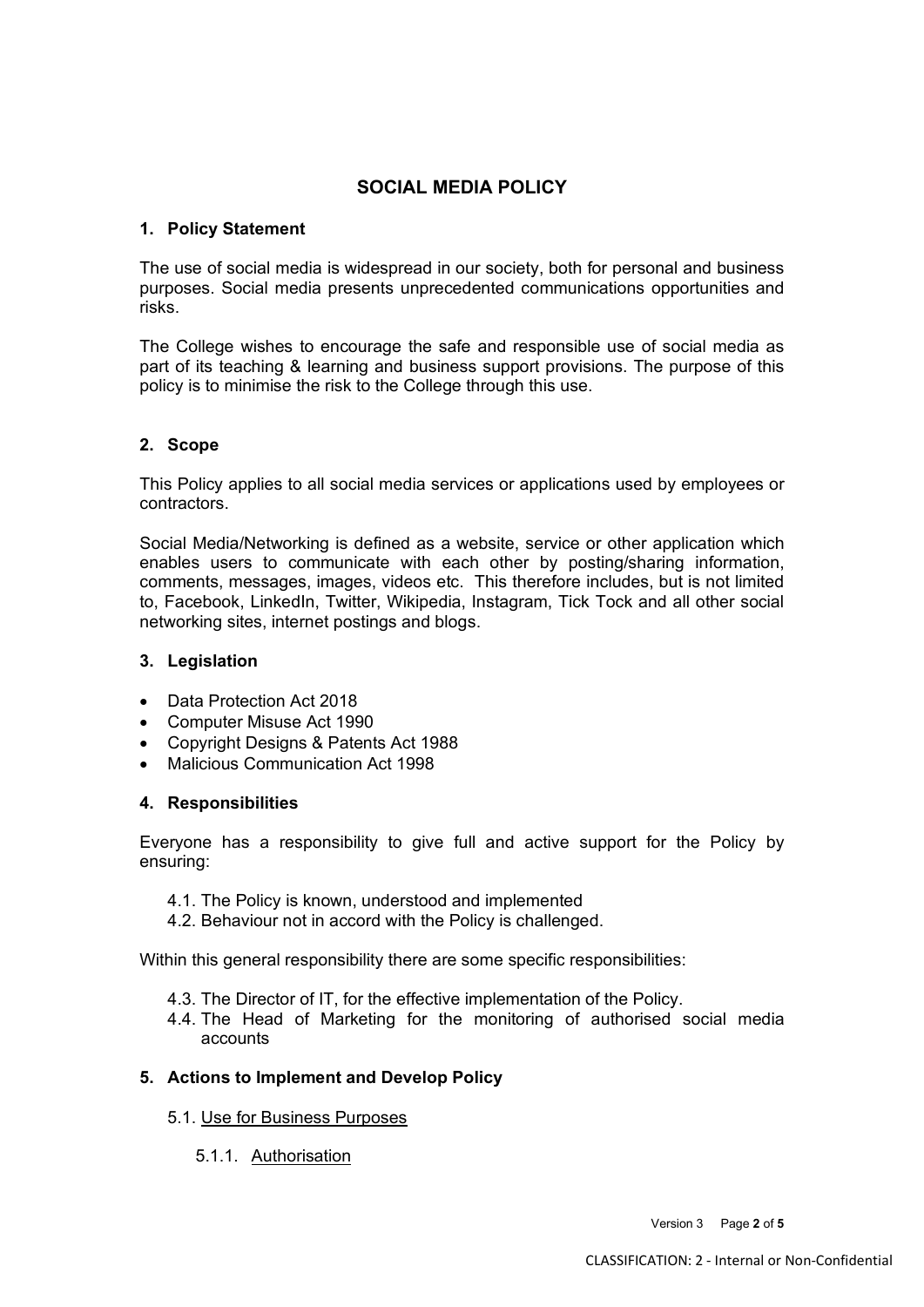Approval should be obtained from the Marketing department prior to creating any social media accounts or groups that will be used for business purposes.

Business purposes include, but are not limited to:

- Promotion of departments/facilities
- Promotion of events
- Communication with learners
- Learner discussion groups

#### 5.1.2. Credentials

Any social media accounts created for business purposes should be setup using an official "@tynecoast.ac.uk" or other approved accounts, e.g @stc.ac.uk e-mail address. IT Services can, if required provide accounts to be used for this purpose.

The Marketing department should be informed of the internet address and username/password that can be used to access the account.

If contacted for comments about the College for publication anywhere, including in any social media outlet, users should direct the enquiry to the Marketing department and not respond without written approval.

#### 5.2. Personal Use

Occasional personal use of social media during working hours is permitted so long as it does not involve unprofessional or inappropriate content, does not interfere with your employment responsibilities or productivity and complies with this policy. Personal use is a privilege and not a right. It must not be overused or abused. The College may withdraw permission for it at any time or restrict access at its discretion

#### 5.3. Acceptance of Friends

Social media is used by many people to communicate with their peers and the public. Learners may wish to form personal relationships with employees. In the interests of ensuring professional boundaries are maintained employees must not become friends with, add to their social media network or otherwise communicate with any potential students (applicants), current students, former students under the age of 19 or parents unless a clear reason exists, for example, the student is a relative or family friend.

Entering into such a relationship may lead to abuse of an employee's position of trust and breach the standards of professional behaviour and conduct expected by the College.

#### 5.4. Prohibited use

Users must not use social media in either work or personal time to:

 Make statements that could be deemed to be defamatory, offensive, obscene, abusive, proprietary, or libellous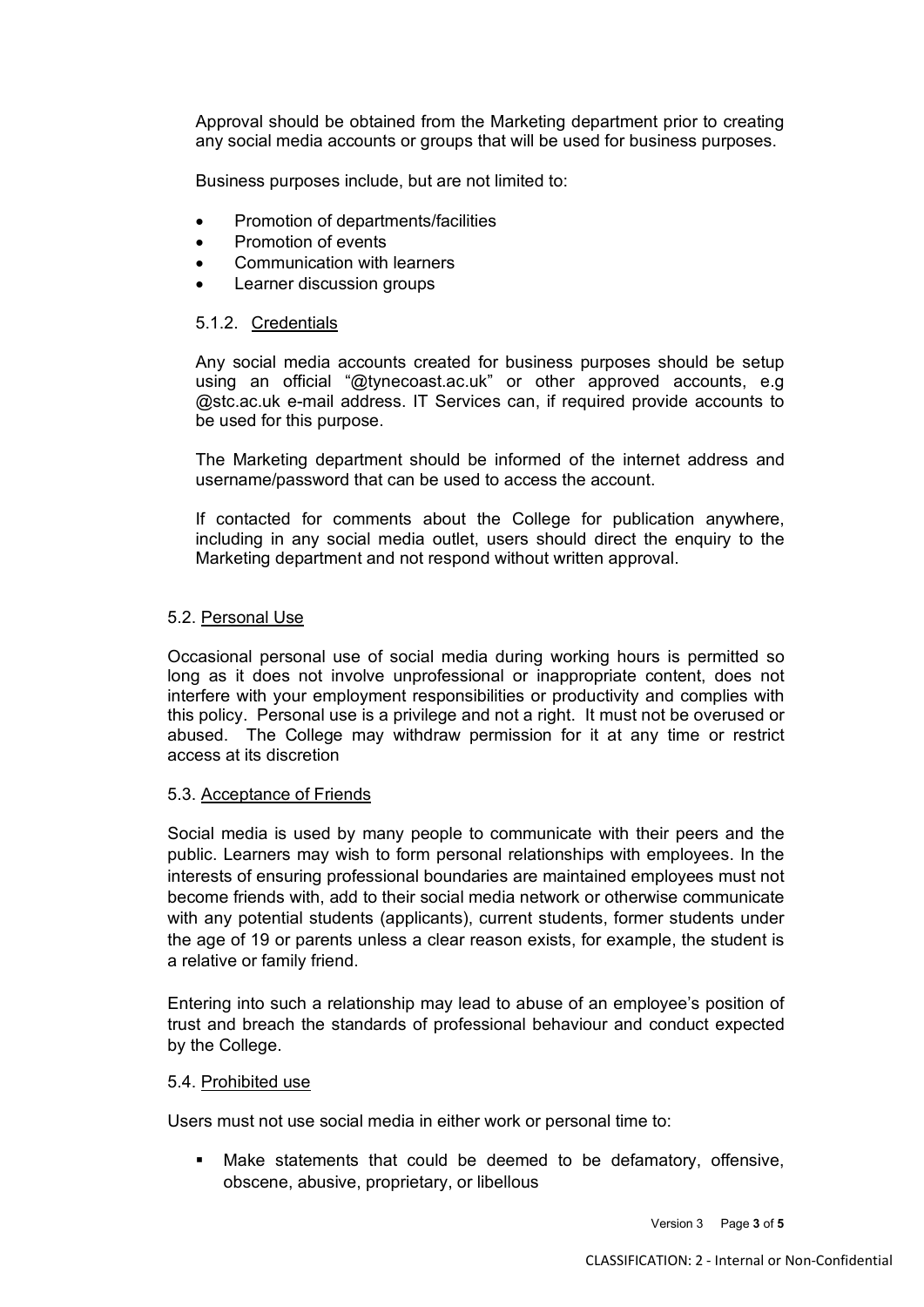- Make statements that would contravene this, or any other College policy.
- Discuss students or co-workers or publicly criticise College polices or personnel
- Post images or videos that include learners on social networking sites
- List their College e-mail address "@stc.ac.uk" as a contact address for personal social network accounts, other than those aimed specifically at the professional market and used for networking and career development, such as LinkedIn
- Misrepresent the College's interests, whether these interests are in the public domain or not.
- Act, without permission, as a spokesperson for the College.
- Carry out any action which adversely affects the College's reputation or undermines its core business or related interests.
- Publish information that would be in breach of the Data Protection or Information Security polices
- Staff and learners should not create pages, sections, news groups or equivalent on social networking services that claim to be linked to or represent the College without authorisation from the Marketing department
- Misappropriate or infringe the intellectual property of other organisations and individuals.

All staff should assume that their contributions on social media will be associated with the College's business and also seen and read by other members of staff.

#### 5.5. Guidelines

When making use of social media users are advised to:

- Review the security and privacy settings on all social networking services they use. We recommend that all privacy settings be set to "only friends". "Friends of Friends" will allow anyone who is a friend of any of your friends to see your profile, photos of you, comments you have posted etc.
- Be respectful to others when making any statement on social media and be aware that they are personally responsible for all communications which will be published on the internet for people to see.
- Consider the appropriate use of social media/networks to ensure that the safeguarding of students is maintained at all times.
- Ensure any publically visible (or potentially publically visible) activity on social media/networking sites reflects the College's core values and principles and that their profile and content posted is consistent with the professional image presented to colleagues and students.
- Make it clear in social media postings, or in their personal profile, that they are speaking on their own behalf and not on behalf of the College, for example by labelling their entry as "views are my own and do not represent those of my employer"

#### 5.6. Social Media during recruitment and selection

The College will only view relevant social media websites as part of the preemployment process, i.e. those aimed at specifically at the professional market and used for networking and career development, such as LinkedIn.